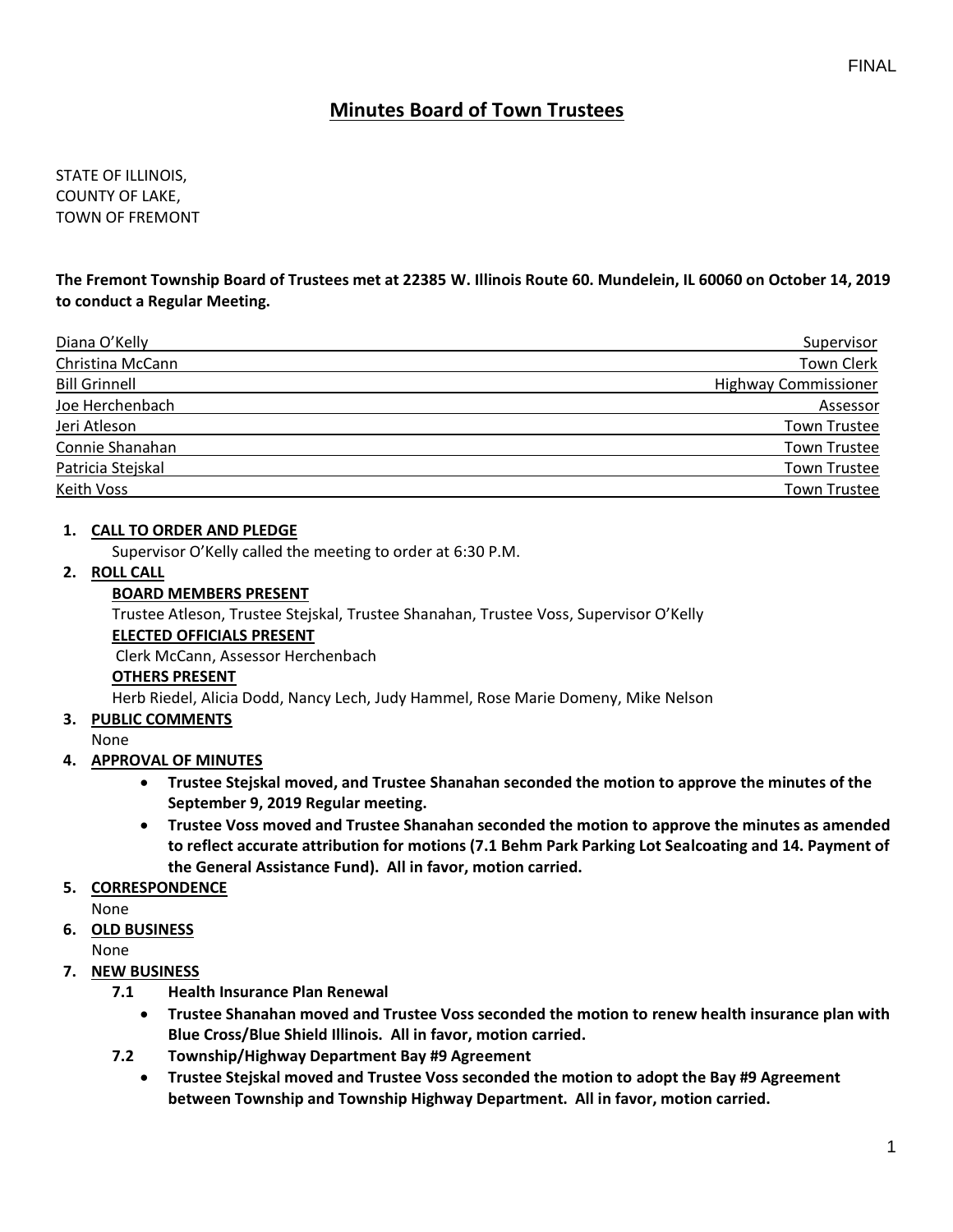## **7.3 FY 2020/2021 Levy & Budget Discussion**

The following items were discussed for consideration in the Town and Road (Highway) FY 2020/2021 budgets:

## **General Town Budget Considerations**

#### Behm & Ivanhoe Parks

- Fields are now 10 years-old and in good shape but funds may need to be set aside for future repairs
- Barn (built in 2010) and newer structure (built in 2015) are in excellent shape but require basic maintenance
- Pickleball courts are in good shape but will need to be resurfaced in the future
- Cameras will be priced for installation at Ivanhoe Park
- Increase budgeted amount for lights at Ivanhoe Park
- Install more native plantings at Behm Park and survey Ivanhoe for the same
- Install dugouts on multi-purpose field with roofs (\$10,000.00 to \$15,000.00)
- Purchase of a new ProGator (\$25,000.00)
- Purchase of a new skag walker (\$6,000.00). Old walker to be auctioned
- Purchase of a new dump body (\$6,000.00 to \$7,000.00)

### **Road District Budget Considerations**

**Maintenance** 

- Primary concerns include paving program, ageing equipment and condition of office building
- Projects next year include paving Steeple Chase and Forest Lane extension and major repairs to Sylvan Lake Dam (funding options must be considered)
- New truck will be purchased to replace 1995 Ford with 190,000.00 miles
- In the near future, a 1997 truck and a year 2000 truck will also need replaced
- Cost to complete Sylvan Lake Dam project may exceed Road District budget. Consequently, the Road District will require either a bank loan or a private loan from Township to Road District in order to meet expenses.

#### Office Building

- Price to have a professional engineering consultant evaluate the structure and determine viability of roof is \$10,000.00
- Must determine whether to repair existing structure/roof or build a new structure
- Consensus of the board is to wait one more year before deciding whether to hire a structural engineer consultant

#### **8. PARKS REPORT**

Parks Manager Herb Riedel reported the following:

- Sealcoating and crack repairs completed at Behm and Ivanhoe Parks
- Players matting repaired
- Drain tile repaired and replaced at Behm Park
- Currently removing all shade structures, dugout roofs, etc. to prepare for winter
- Receiving check from MBSA for damage to fence at Ivanhoe Park
- Illegal garbage dumping at Ivanhoe Park has improved
- Initiating "buffer zone" maintenance program at Behm Park

## **9. CERT REPORT**

CERT team leader Pat Stejskal reported the following:

• September 12 – Held outreach presentation, "Are You Prepared for an Emergency*"* presentation at Prairie Crossing Charter School in Grayslake with six lively participants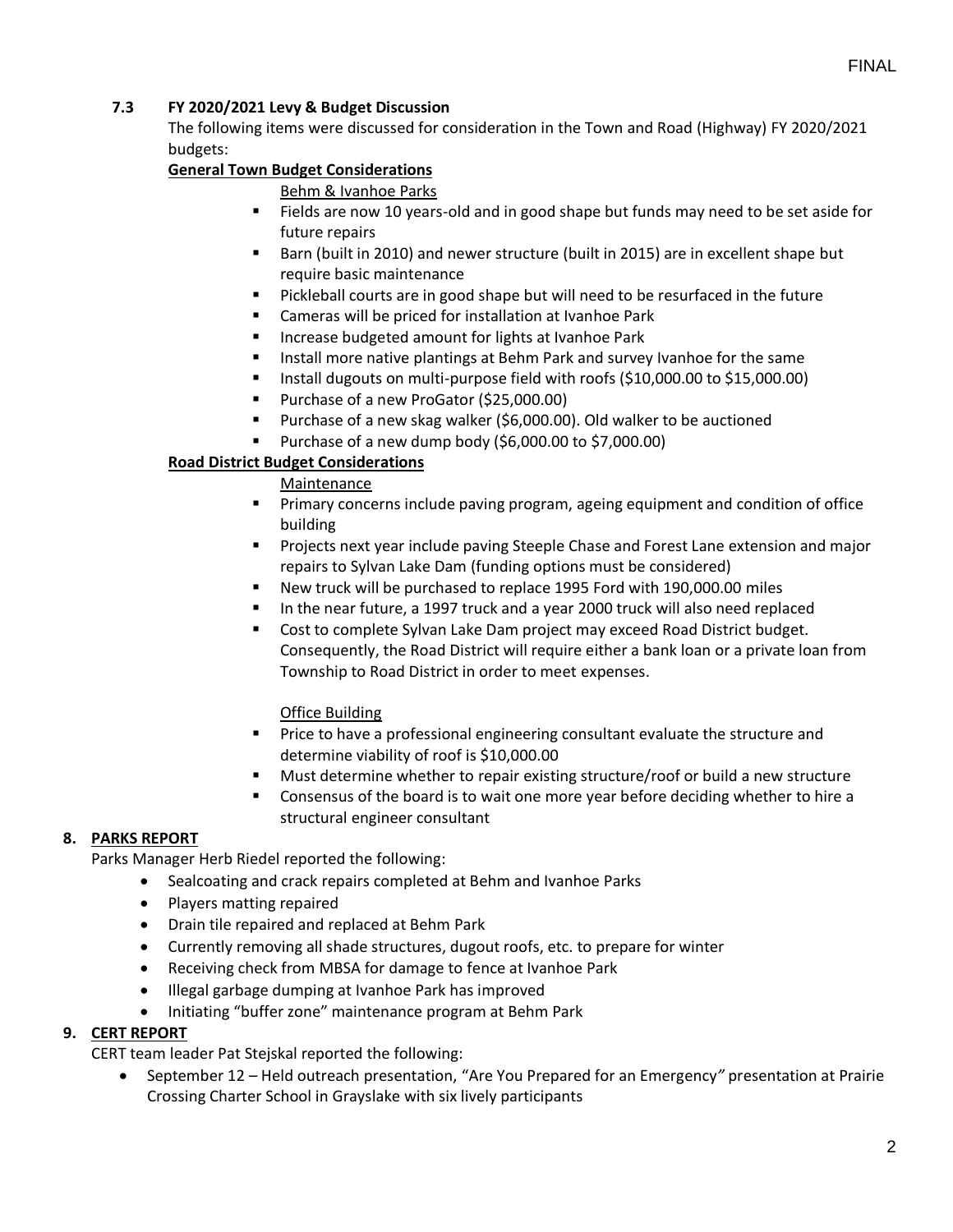- October 3 CERT call-out via Nancy from Chief Filenko at Round Lake Park Police for assistance with traffic control at RLP Village Hall 203 Lakeshore Drive. Two Fremont CERT members responded.
- October 21, 7pm Quarterly Team Meeting on CERT Incident Command
- November 14 Annual Lake County Emergency Planning Committee conference at CLC. Three CERT members signed up so far.

## **10. COMMUNITY GARDEN REPORT**

Alicia Dodd reported the following:

- It was a terrible year for gardeners and farmers due to abundance of rain and flooding
- Eagle Scout constructed an entrance arbor and benches for garden
- Already scheduling school visits for next spring
- Central Lake County gardeners visited the garden to exchange seedlings

## **11. ELECTED OFFICIALS' REPORT**

## **Assessor**

Assessor Joe Herchenbach reported the following:

- Assessor and staff are busy assisting residents with tax appeal process which ends October 19
- To date, there have been 227 appeals but expect that number to rise significantly by end of appeal period
- Appeals can be done online at County website; however, some are complaining the process is a bit cumbersome
- Assessor has attended all appeals for Fremont Township at the Board of Review

## **Clerk**

• Levy's will be discussed, and amounts determined at November 4, 2019 meeting and must be adopted at the December board meeting

## **Highway Commissioner**

- Met with Sylvan Lake residents to inform them the dam project cannot begin this fall due to continued delays with permits. Funding for Sylvan Lake project may require either a bank loan or loan from Town
- Westshore Park project is 95% completed
- First subdivision-wide brush pick-up, held for Countryside Lake residents, collected seven truckloads of brush and produced 50 yards of chips. West Shoreland and West Shore Park pick-ups begin tomorrow
- Village of Volo contracted Highway Department to produce signage for their public works facility
- Water main project through Volo and Wauconda is completed. Milling and repaving process is underway
- Highway crews are beginning preparation of trucks and equipment for winter

## **Supervisor**

Supervisor O'Kelly reported the following:

- Attended the following meetings and events: Supervisor's Meeting regarding 211, Ride Lake County West & Central, County Housing Authority, Lake County Forest Preserve, Saddlebrook Farms golf outing, Parks Committee Meeting and funeral service for garden volunteer Earl Brown
- Held another pre-bid meeting for waste haulers.
- RFP for waste hauling project was distributed to haulers. Unfortunately, a few potential bidders missed the mandatory pre-proposal meeting on October 10. Remaining bidders must submit proposals by November 8.
- Forest Preserve held meeting at township to discuss re-development plans for Lakewood
- Rules of the Road class was well attended
- Passport event to be held at township on October 26
- SHIP volunteer starts this week at township and is available by appointment only on Mondays and Wednesdays
- LIHEAP application assistance has started